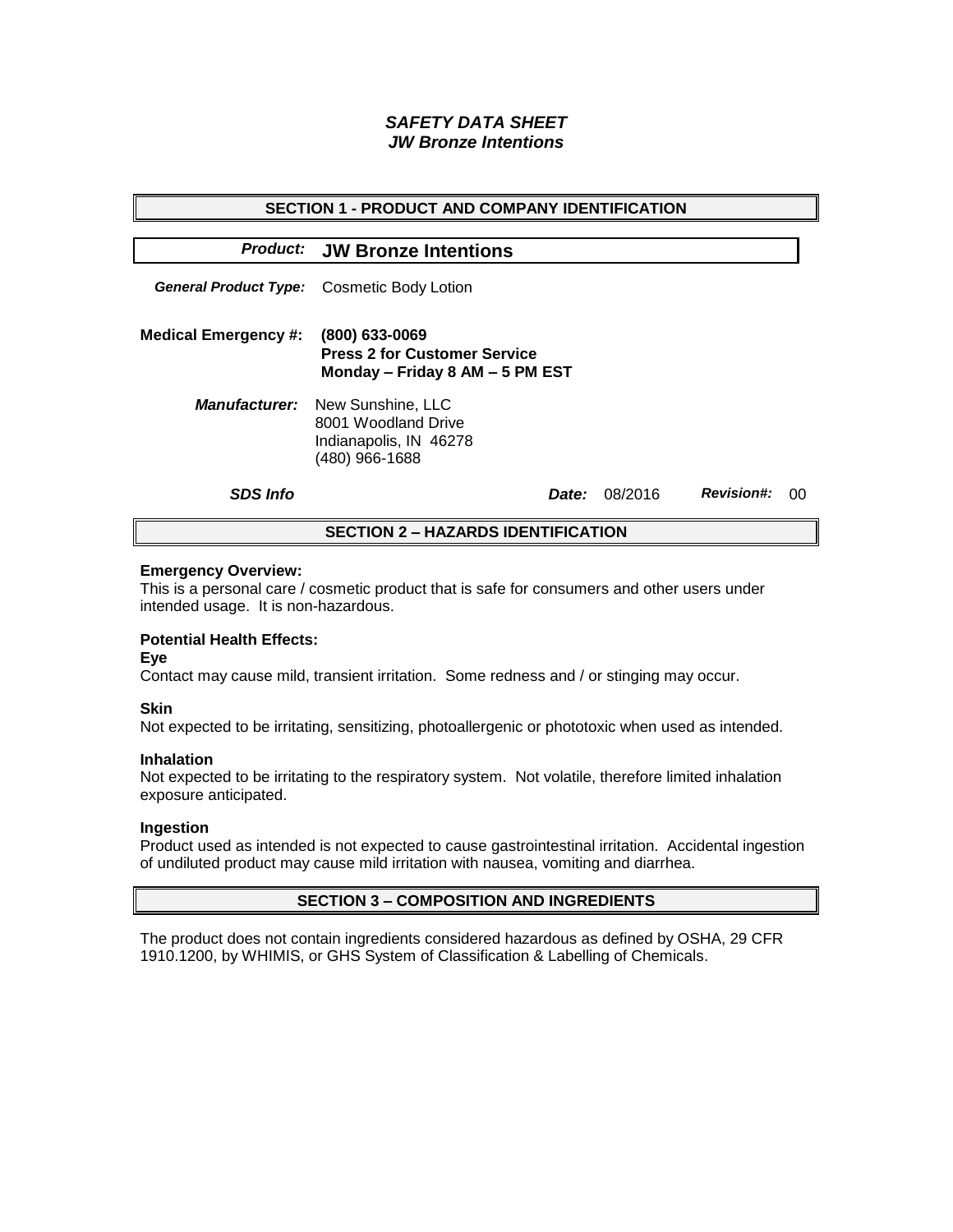## **SECTION 4 – FIRST AID MEASURES**

## **Eye**

Thorough rinsing for 15 – 20 minutes is recommended. If irritation persists, contact a physician.

### **Skin**

Discontinue use of product. Apply cold compresses to affected areas to relieve discomfort. If discomfort persists, contact a physician.

#### **Inhalation**

If respiratory irritation occurs, remove individual to fresh air.

#### **Ingestion**

Accidental ingestion of product may require medical attention. In case of accidental ingestion dilute with water. Do not induce vomiting. If discomfort persists, contact a physician.

## **SECTION 5 – FIRE FIGHTING MEASURES**

**Extinguishing Media:** Use chemical foam, dry chemical, carbon dioxide or water. **Explosion Hazard:** Not applicable.

**Fire Fighting Info:** Contact emergency personnel. Use self-contained breathing apparatus and protective gear, if large quantities of product are involved. Hazardous decomposition products may be released. Thermal degradation may produce oxides of carbon and / or nitrogen, hydrocarbons and / derivatives.

## **SECTION 6 – ACCIDENTAL RELEASE MEASURES**

## **Procedures for Spill / Leak Clean-up:**

**Household Settings:** Absorb liquid and scrub the area. Dilute with water until surface is no longer slippery.

**Non-Household Settings:** Use safety glasses if splash hazard exist. Use gloves and other protective clothing to prevent skin contact.

## **SECTION 7 – HANDLING AND STORAGE**

#### **Precautions for Safe Handling:**

**Household Settings:** Avoid contact with eyes.

**Non-Household Settings:** No unusual handling or storage requirements. Storage in large quantities (warehouse) should be in a well-ventilated, cool area.

## **Conditions for Safe Storage:**

**Household Settings:** Normal household storage.

**Non-Household Settings:** No unusual handling or storage requirements. Storage in large quantities (warehouse) should be in a well-ventilated, cool area.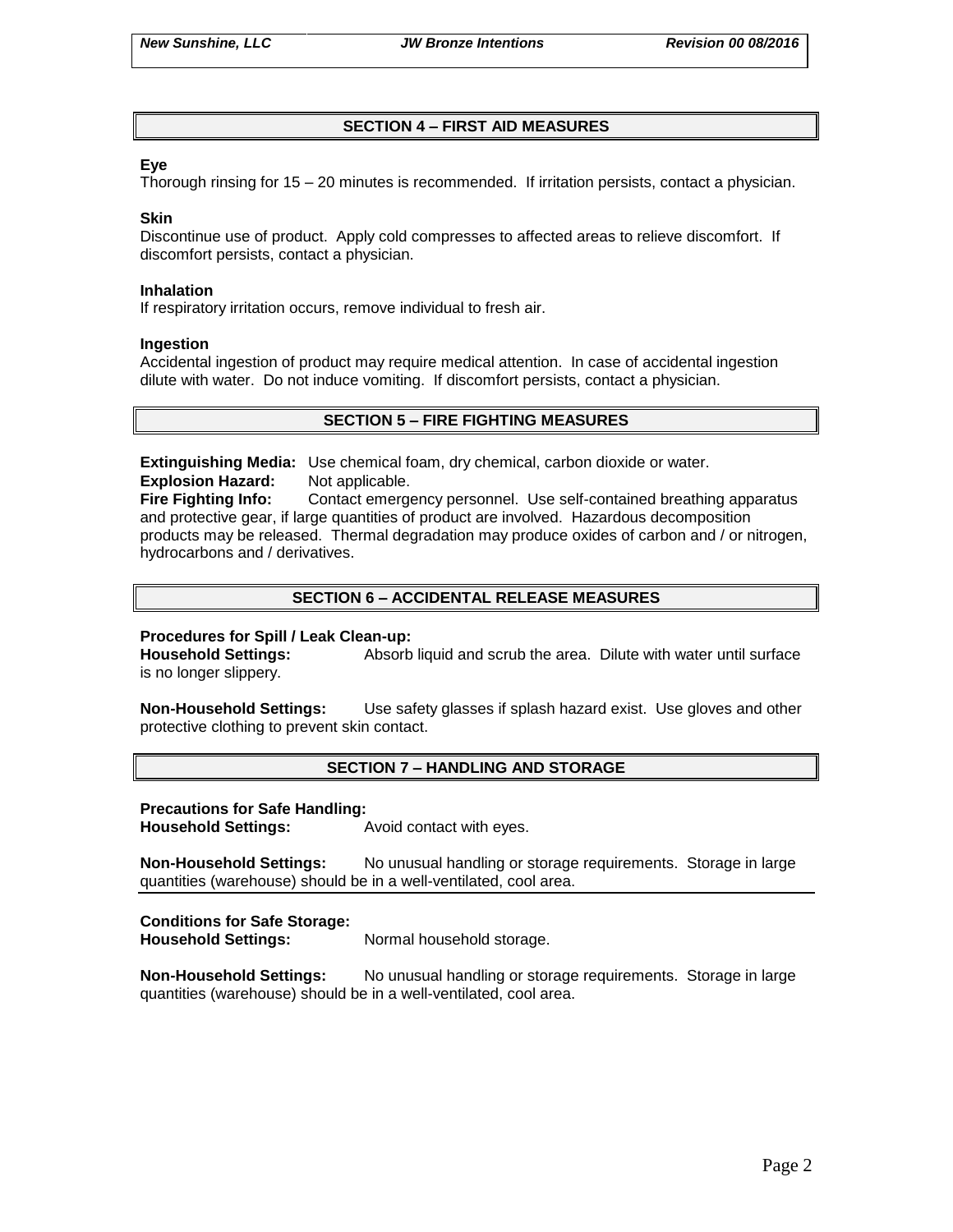## **SECTION 8 – EXPOSURE CONTROLS / PERSONAL PROTECTION**

**Household Settings:** This is a personal care / cosmetic product that is safe for consumers and other users under normal and reasonably foreseen use.

**Non-Household Settings:** Use safety glasses if splash hazards exist, use gloves and other protective clothing to prevent skin contact. Always follow good hygienic work practices. Avoid prolonged contact with skin and clothing.

# **SECTION 9 – PHYSICAL AND CHEMICAL PROPERTIES**

Physical State Viscous liquid body lotion. Appearance **Various colored viscous liquid.**<br>
Odor Communication Colore Fragrant. Odor Threshold Not available pH 3.5 – 7.5 Melting Point/Freezing Point Not Applicable Boiling Point >212 F / 100 C Flash Point  $>212$  F / 100 C Evaporation Rate Not Applicable Flammability Not Applicable Upper/Lower Flammablilty Not Applicable Vapor Pressure Not Applicable Vapor Density Not Applicable Relative Density Not Available Specific gravity at 25C Not available. Solubility in water at 20C Slightly Insoluble<br>
Partition coefficient
Subsetted Not Applicable Partition coefficient Auto-iginition Temp Not Applicable Decomposition Temp Not Available Viscosity 20,000 – 150,000 cps. Volatile % Complies with Federal and State VOC regulations.

# **SECTION 10 – STABILITY AND REACTIVITY**

**Other Recommendations:** None

**Conditions to Avoid:** No applicable information has been found.

# **SECTION 11 – TOXICOLOGICAL INFORMATION**

This is a personal care / cosmetic product that is safe for consumers and other users under intended and reasonably foreseeable use.

**Chronic Effects:** Finished product is not expected to have chronic health effects. **Target Organs:** No adverse health effects on target organs expected for finished product. **Carcinogenicity:** Finished product is not expected to be carcinogenic. NTP: No IARC: No OSHA: No

# **SECTION 12 – ECOLOGICAL INFORMATION**

The product ingredients are expected to be safe for the environment at concentrations predicted under normal use and accidental spill scenarios.